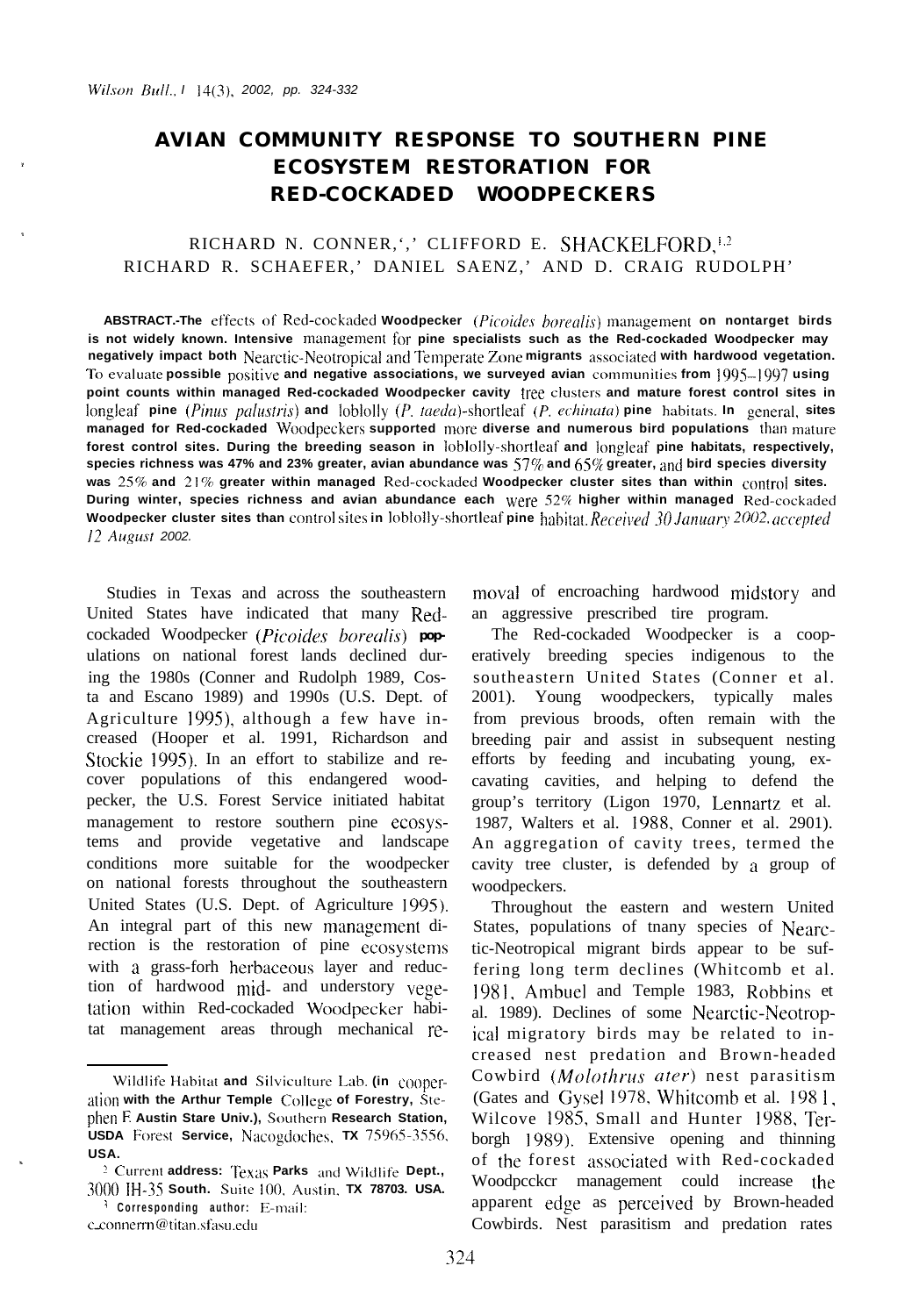appear to be greater in edge habitats than in forest interiors (Gates and Gysel 1978, Temple and Cary 1988).

Concern over declining populations of many Nearctic-Neotropical migrant birds recently has intensified and programs to determine causes and reverse declines have been sought (Keast and Morton 1980. Hagan and Johnston 1992, Finch and Stangel 1993). Effects of Red-cockaded Woodpecker management on sensitive species such as Bachman's (Aimophila *aestivalis*) and Henslow's (Am*modramus henslowii*) sparrows and Southeastern American Kestrels *(Fulco .sparverius* paulus) are of concern to managers. Hunter et al. (1994) predicted that management for Redcockaded Woodpeckers and other southern pine specialists would benefit these generally rare species. They also concluded that management that promotes hardwoods within longleaf *(Pinus palustris)* and loblolly *(P. tae* da)-shortleaf *(P. echinata)* pine stands is largely detrimental to pine specialists and provides little benefit to Nearctic-Neotropical migrants associated with hardwood forests. Many Nearctic-Neotropical migrants are known to be positively associated with hardwood mid- and understory foliage (Conner and Adkisson 1975; Conner et al. 1979, 1983; Dickson et al. 1993a). Removal or reduction of these components of forest structure has the potential to greatly reduce species that depend upon hardwood foliage for nesting and foraging in both the mid- and understory layers.

Alternatively, restoration of an open grassforb herbaccous layer may provide suitable habitat for increases of avian species that have been reduced in numbers by past exclusion of fire, such as the Northern Bobwhite *(Colinus virginianus*; Brennan 199 | ). Bowman et al. (1999) noted numerous benefits of Red-cockaded Woodpecker management for some game species; white-tailed deer (Odocoileus  $virqinianus$ ) benefited from increased forage production, Wild Turkey (Meleagris gallopa- $\mathbf{v}\mathbf{o}$ ) hens benefited from improved nesting habitat and increased soft mast production, and Northern Bobwhites benefited from increases in herbaceous ground cover, arthropods, and native Icgumes, which improved nesting and foraging habitat quality.

The relationships between management ol woodpecker clusters **and** both Nearctic-Neo-

tropical migrants and resident bird populations are not precisely known. Preliminary results from a one-season study in loblolly pine habitat in Mississippi during winter suggest that avian species richness and abundance were greater in managed woodpecker clusters than in control areas (Brennan et al. 1995). Wilson et al. ( 1995) indicated that some ground-nesting birds in shortleaf pine forests in Arkansas were more abundant in untreated forest than in sites thinned and burned for Red-cockaded Woodpeckers. However, restoration of shortleaf pine-grassland communities appeared to favor some Nearctic-Neotropical migrants such as Eastern Wood-Pewees (Contopus vi $rens$ ) and Prairie Warblers (Dendroica discolor). Plentovich et al. (1998) suggested that management for Red-cockaded Woodpeckers enhances Bachman's Sparrow habitat. Based on an analysis of information synthesized from the literature, Hunter et al. (1994) speculated that Red-cockaded Woodpecker management might have a negative stand level impact on some Nearctic-Neotropical migrants, but such problems would likely not operate at a larger landscape scale. Breeding Bird Survcys indicated that 86 species of birds (excluding Nearctic-Neotropical migrants) are known to use longleaf pine forests where management regimes of selective harvesting and growing season fire closely resemble Redcockaded Woodpecker management (Engstrom 1993).

Because limited information was available **on** the relationships between Red-cockaded Woodpecker management and avian communities in both loblolly-shortleaf pine and longleaf pine habitats, we examined species presence and relative abundance in both pine habitat types during spring and winter over a 3 year period. We also examined vegetation characteristics potentially associated with differences among bird communities. In addition avian community level relationships, we explored both the positive and negative associations of management with Nearctic-Neotropical migrants, year round residents, and winter residents.

#### METHODS

We surveyed avian communities using point, timearea counts (Reynolds et al. 1980) during the spring (I May through IS June) and winter- (I January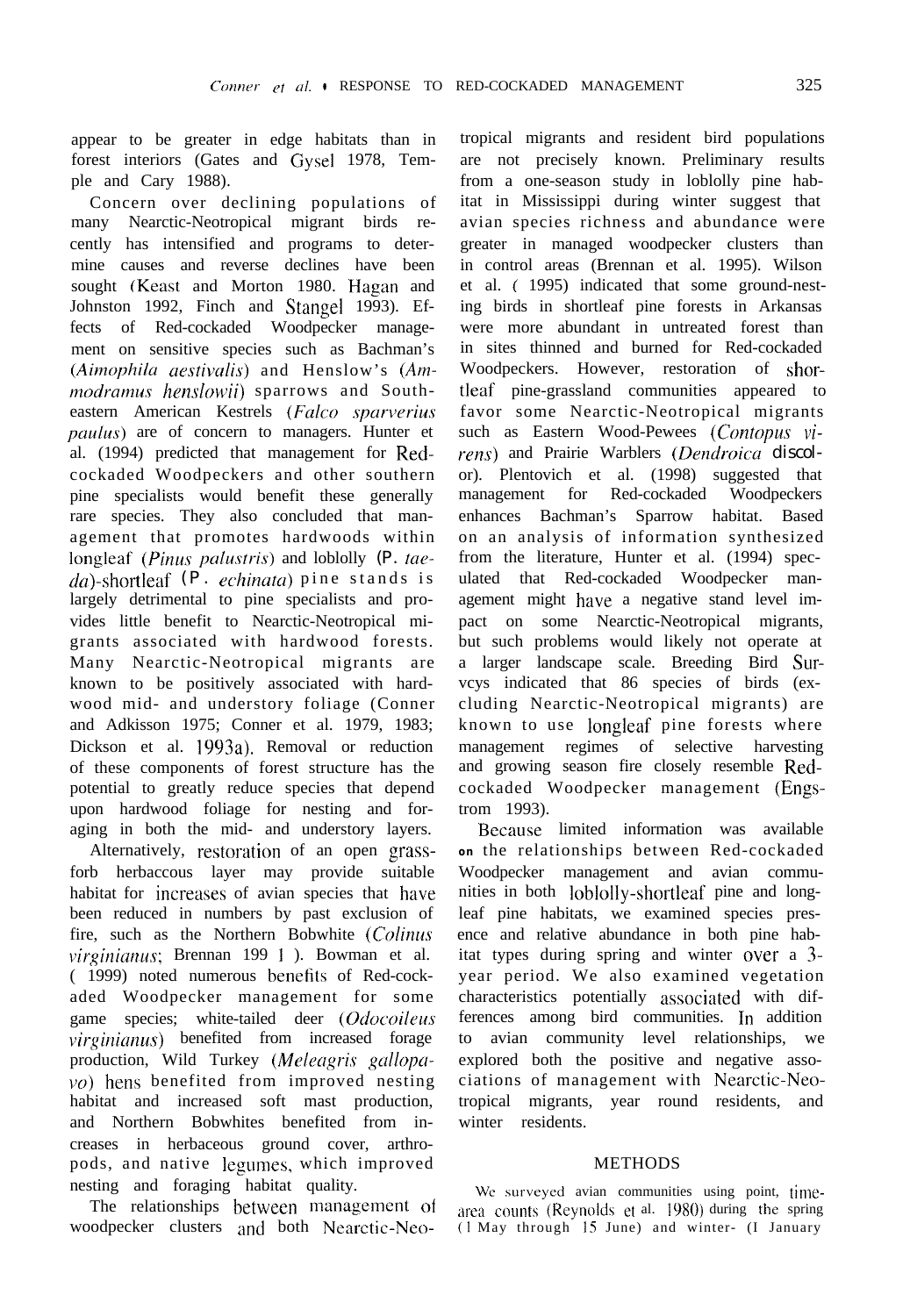through 15 February) seasons of 1995, 1996, and 1997. We surveyed birds in 20 Red-cockaded Woodpecker cavity tree clusters where management had been implemented recently and in 20 control areas within 800 m of woodpecker clusters where no additional management was implemented and hardwood midstory was present. We randomly selected control areas by using a hand held spinner to determine a direction to walk from the center of the woodpecker cluster area. If an appropriate mature forest stand of similar tree height (0 the cluster was not found within 800 m, a new random direction was selected. Within all 20 cavity tree clusters, all hardwoods  $\leq$ 20 m from cavity trees had been removed, all midstory acid understory hardwoods within the entire cluster area had been mulched, and the clusters had been thinned (overstory pines were removed) and prescribed burned within the past five years. Further management in cluster areas and control sites was not conducted during the study. We evaluated woodpecker cavity tree clusters in both longleaf pine and loblolly-shortleaf pine habitats. Longleaf pine study areas for woodpecker clusters and surrounding habitat were located in eastern Texas on the southern portion of the Angelina National Forest  $(3 \t1^{\circ} \t1S' N, 94^{\circ} \t15' W)$  and  $[oblollv-shor$ tleaf pine study areas were located on the northern portion of that forest.

We established avian census points for time-area counts in woodpecker clusters in the geometric center of cluster areas and at randomly determined points in control areas. We selected census points in control areas by walking 100 m into the stand during our walk from cluster areas. We counted birds weekly at each census point, six times per season (Reynolds et al.  $1980$ ), and we calculated a mean abundance value for each species at each point per season per year for subsequent analyses. Two observers surveyed all points on each census day with each observer surveying IO treatment and IO control points per day. Bird detections were recorded upon entrance into the  $50-m$  radius around the census point to account for birds that may flush and leave the area and all birds observed or heard within the circular plot were recorded for a total of 5 min (Hutto et al. 1986). Birds flying above the forest canopy were not counted. Surveys began at sunrise and ended  $\leq$ 3 h later. We did not survey birds during heavy or moderate rain or high wind  $(>19 \text{ kph})$ , but did survey during mist and light drizzle (Conner and Dickson [980).

We measured forest structure and tree species composition within cavity tree clusters and control areas. We established an 11.2-m radius plot at each census point and measured vegetation height, tree density anti basal area of over- and midstory trees, canopy closure, and horizontal foliage density (MacArthur and Mac-Arthur  $1961$ ) at 1, 2, and 3 m. We estimated grasses and dicotyledonous/fern ground cover using a 4-cm diameter tube held vertically (James and Shugart 1970).

We used a Kolmogorov-Smirnov test to evaluate the distribution of data by season and treatment (SAS In-

stitute, Inc. 1988). Data deviated slightly from normality (0.049 >  $P > 0.046$ ) in a few instances. Because skewness and kurtosis were not a problem. we used parametric analyses lo evaluate data its suggested by Sokal and Rohlf (1969:377). We used two-way analysis of variance (year X treatment) to compare avian species richness. equitability, and abundance among treatments during spring and winter ( $\alpha = 0.05$ ). W c also compared avian abundance for species detected during spring and winter among habitat treatments using two-way analysis of variance (year X treatment). We examined variation in forest structure and vegetalion characteristics among treatments with a one-way analysis of variance. We used Duncan's Multiple Range Test to evaluate specific differences among treatments because sample size among treatments was equal. We included 22 species of rarely detected birds  $(<$  10 individuals detected at all points) in calculations of species richness and equitability, but excluded them from analyses beyond the community level because of their low detection rate.

### **RESULTS**

Red-cockaded Woodpecker management restored vegetation structure lo a more open park-like condition (Table I ). Hardwood basal area was 97% less in woodpecker cluster areas than in mature forest control sites. Hardwood midstory, as measured by hardwood stem density, also tended lo be less (X8-I 00%) in woodpecker cluster areas than in control sites. In response to a more open canopy, the absence of a hardwood midstory layer, and soil disturbance in cluster areas, woody shrub layer vegetation was  $20-140\%$  more abundant in cluster areas than in control sites. The openness created by the removal of hardwood midstory also was associated with a 200-300% increase in the grass component and concurrent 57-63% decrease in the fern and dicotyledonous component of the ground cover, suggesting the initial success of management in restoring woodpecker clusters to an  $o$  p e n pine ecosystem.

Sites managed for R&cockaded Woodpeckers generally supported more abundant and species rich bird populations than mature forest control sites (Table 2). During spring, species richness and avian abundance were greater within managed Red-cockaded Woodpecker cavity tree cluster sites in loblollyshortleaf  $(23, 57, \text{ and } 25\%$  greater, respectively) and longleaf pine habitats (47, 65, and 21% greater, respectively) than in their respective mature forest control sites. Species richness and avian abundance each were  $52\%$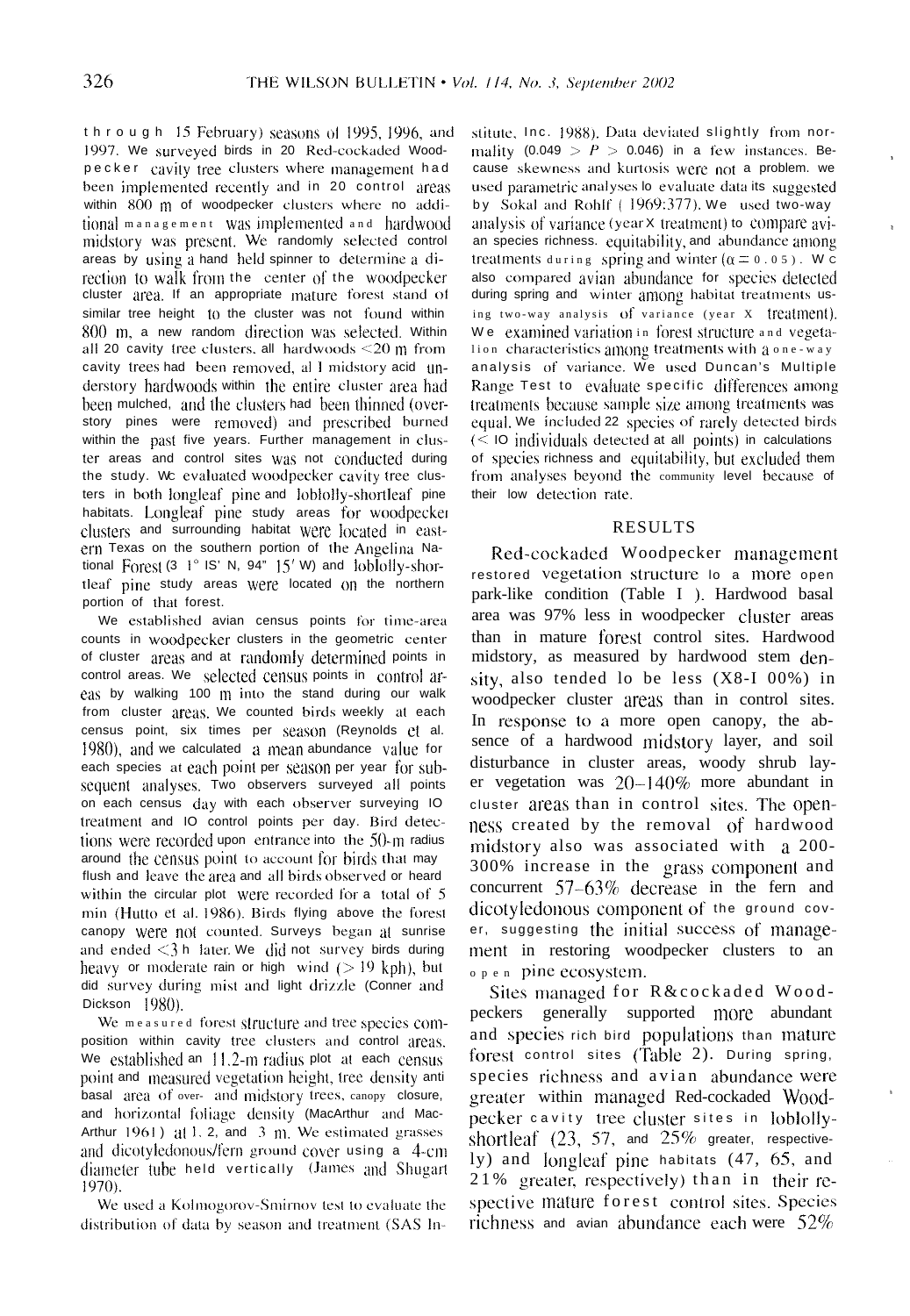| TABLE 1. Forest vegetation characteristics measured at bird census point-count sites in Red-cockaded             |  |  |
|------------------------------------------------------------------------------------------------------------------|--|--|
| Woodpecker (Picoides borealis, RCW) cavity tree clusters and noncluster control sites in loblolly-shortleaf pine |  |  |
| and longleaf pine forest types during 1995 on the Angelina National Forest in eastern Texas ( $n =$ 10 for each  |  |  |
| treatment). Values are means (SD). Within each row, values with the same letter arc not significantly different  |  |  |
| $(P > 0.05$ . one-way ANOVA with Duncan's Multiple Range Test).                                                  |  |  |

|                                           |                                            |                                        | Habitat treatment              |                                                |
|-------------------------------------------|--------------------------------------------|----------------------------------------|--------------------------------|------------------------------------------------|
| Vegetation characteristic                 | Loblolly-<br>shortleaf pine<br>RCW cluster | Loblolly-<br>shortleaf pine<br>control | Longleaf pine<br>RCW cluster   | Longleaf pine<br>control                       |
| Forest stand height (m)                   | <b>27.4</b> $(1.9)^A$                      | $30.2$ $(2.0)$ "                       | <b>24.5</b> $(2.6)^{c}$        | 26.2 (2.0)""                                   |
| Forest stand age (year)                   | 75.4 (11.9) <sup>A</sup>                   | 63.X $(7.9)^B$                         | $64.6$ (12.2)"                 | 57.1 $(5.8)^8$                                 |
| <b>Canopy</b> closure $(\%)$              | 73.0 (12.7)"                               | <b>x2.x</b> $(7.9)^A$                  | $58.6$ (17.0)"                 | 75.8 $($   1 .4) <sup><math>\land</math></sup> |
| <b>Pine</b> basal area $(m^2/ha)$         | 19.7 $(3.9)$ <sup>A</sup>                  | $20.6$ $(5.6)$ "                       | 1 x.5 $(5.3)^A$                | $13.5(3.5)^{B}$                                |
| Hardwood basal area $(m^2/ha)$            | $0.1(0.3)$ "                               | $4.9(2.4)$ "                           | $0.1$ (0.3)"                   | $3.6$ $(3.7)$ "                                |
| Hardwood stems 5–14 cm                    | $0.$   $(0.3)$ "                           | 5.1 $(3.2)^{B}$                        | 0.0 $(0.0)$ <sup>A</sup>       | <b>2.4</b> $(1.4)^{c}$                         |
| Hardwood stems <b>IS</b> -32 cm           | $0.1$ (0.3)"                               | 0.x $(1.3)^{A,B}$                      | 0.1(0.3) <sup>n</sup>          | $2.9$ $(4.X)$ "                                |
| Foliage density 0-1 $m$ ( $\times$ 100)   | $14.2(5.6)$ "                              | $6.1$ (5.2)"                           | $7.x$ $(2.4)$ "                | $6.5$ (3.4)"                                   |
| Foliage density $1 - 2$ m ( $\times$ 100) | 5.3 $(4.5)$ <sup><math>\wedge</math></sup> | <b>2.2</b> $(1.9)^{A,B}$               | $1.7(1.9)$ "                   | 4.1 $(4.5)^{A,B}$                              |
| Foliage density 2-3 $m$ ( $\times$ 100)   | $2.6$ $(2.2)$ "                            | 1.0 $(0.8)^{A,B}$                      | $0.x(0.2)$ "                   | $2.5$ $(2.4)$ "                                |
| Grass ground cover $(\%)$                 | 19.8 $(22.6)^{A,B}$                        | $7.0$ (1 2.7)"                         | 27.5 (22.2)"                   | $8.5$ (1X.0)"                                  |
| Dicot fern ground cover $(\%)$            | $1x.0$ (10.1) <sup>A</sup>                 | 48.0 $(24.2)^8$                        | 30.8 (1 $8.8$ ) <sup>A,B</sup> | 72.5 (23.3)"                                   |

greater within managed Red-cockaded Woodpcckcr cluster sites than within control sites in lohlolly-shortleaf' pine habitat during winter. We did not detect a significant difference in species richness, abundance, or equitability between managed and control sites in longleaf pine during winter (Table 2). We also did not detect a relationship between habitat treatment and avian equitability during either spring or winter.

Management for Red-cockaded Woodpeckers appeared to benefit many bird species during the breeding season. We detected greater abundances of American Kestrels, Northern Bobwhites, Red-cockaded Woodpeckers, Brown-headed Nuthatches (Sitta pusilla), Yellow-breasted Chats *(Icteriu virens),* Bachman's Sparrows, and Indigo Buntings (Pas*serina cyanea*) in sites managed for Red-cockadcd Woodpeckers than in control sites in both pine cover types (Table 3). Eastern Wood-Pewees and White-eyed Vireos *(Vireo griseus)* were more abundant in managed woodpecker clusters than in control sites in

**TABLE 2.** Spring and winter avian community characteristics summarized from bird census point-count sites in Red-cockaded Woodpecker (Picoides borealis; RCW) cavity tree clusters and noncluster control sites in loblolly-shortleaf pine and longleaf pine forest types from 1995-1997 on the Angelina National Forest in eastern Texas  $(n = 30)$  for each treatment; **IO** sites **X 3** years). Values are means (SD). Within each row, values with **the same letter are not significantly different**  $(P > 0.05$ **, IWO-way ANOVA, year X treatment, with Duncan's Multiple Range Test).** 

|                                   |                                           |                                        | Habitat treatment              |                                      |
|-----------------------------------|-------------------------------------------|----------------------------------------|--------------------------------|--------------------------------------|
| Avian community<br>characteristic | LobloHy-<br>shortleaf pine<br>RCW cluster | Loblolly-<br>shortleaf pine<br>control | Longleaf pine<br>RCW cluster   | Longleaf pine<br>control             |
| Spring                            |                                           |                                        |                                |                                      |
| Species richness                  | 10.3 $(3.5)^{A}$                          | 7.0 $(2.X)^{i''}$                      | $7.2$ (2.6)"                   | $5.7$ (2.7)"                         |
| Avian abundance (no.)             | $31.5(14.2)$ "                            | 20. $(8.X)$ "                          | 22.0 $(11.5)^8$                | $13.3(10.2)$ "                       |
| Equitability $(J')$               | $(0.9(0.1)^A$                             | $0.8(0.1)$ <sup>A</sup>                | <b>0.0</b> (0. 1) <sup>A</sup> | $0.9(0.2)$ "                         |
| Winter                            |                                           |                                        |                                |                                      |
| Species richness                  | <b>x.2</b> $(3.6)^A$                      | $5.4$ $(2.5)$ "                        | $(3.7 (3.0)^n$ B               | 6.8 $(3.0)^{A,B}$                    |
| Avian abundance (no.)             | 42.3 (27.4)                               | <b>27.9</b> $(23.4)^{B}$               | $30.3$ $(23.6)$ "              | <b>25.8</b> $(25.9)^8$               |
| Equitability $(J')$               | (0.2)'<br>0.8                             | $0.7$ $(0.2)$ "                        | $0.x(0.1)^A$                   | 0.8 (0. 1) <sup><math>A</math></sup> |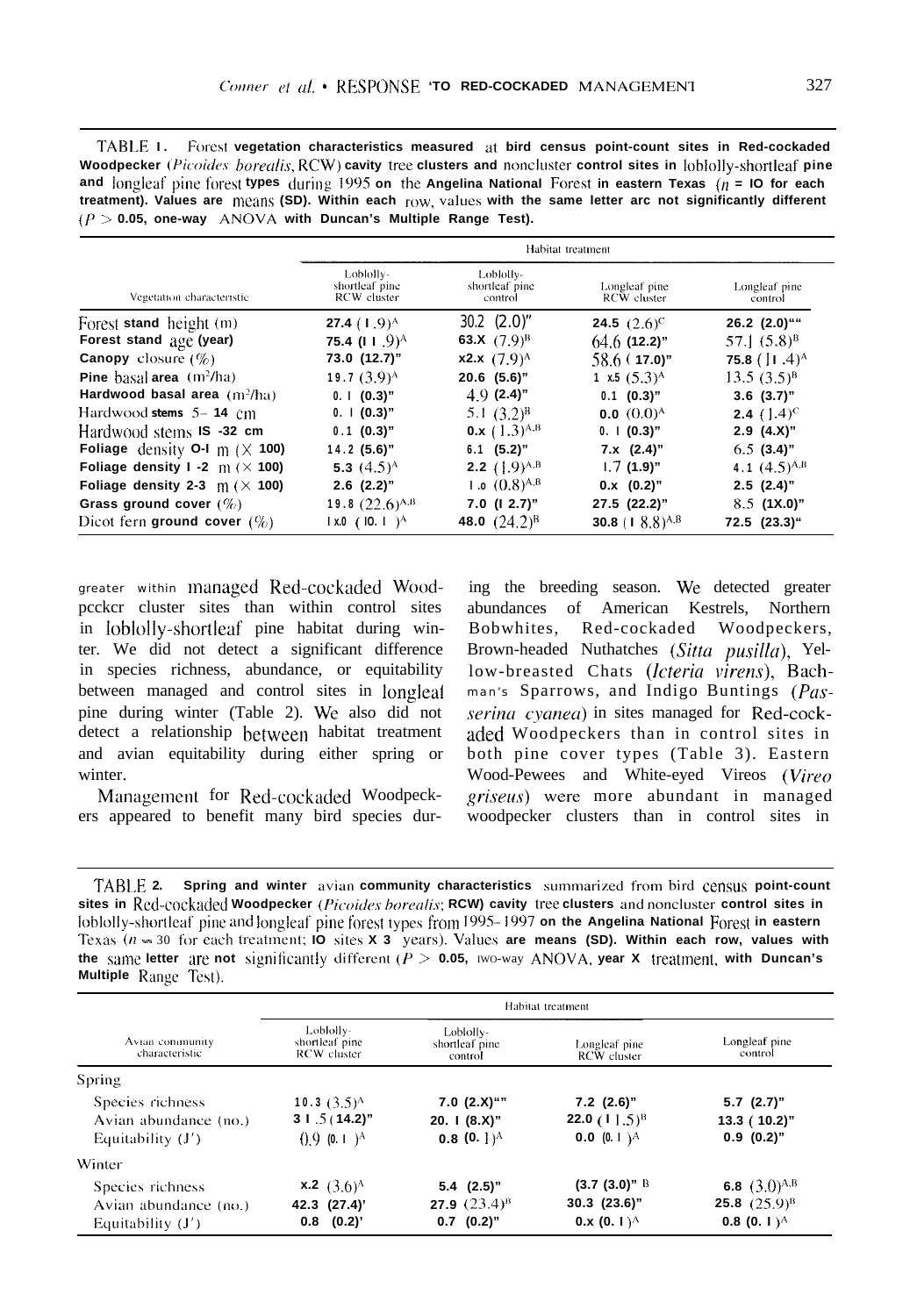TABLE 3. Mean number of birds detected per trip duringspring summarized from bird census point-count sites in Red-cockaded Woodpecker *(Picoides* borealis; RCW) cavity tree clusters and noncluster control sites in loblolly-shortleaf pine and longleaf pine forest types from 1955-l 997 on the Angelina National Forest in eastern Texas  $(n = 30)$  for each treatment; IO sites X 3 years). Values are means (SD). Within each row, values with the same letter are not significantly different ( $P > 0.05$ ; two-way ANOVA, year X treatment, with Duncan's Multiple Range Test).

|                                                    |      |                                            | Habitat treatment                      |                              |                  |                             |
|----------------------------------------------------|------|--------------------------------------------|----------------------------------------|------------------------------|------------------|-----------------------------|
| Species                                            |      | Loblolly-<br>shortleaf pine<br>RCW cluster | Loblolly-<br>shortleaf pine<br>control | Longleaf pine<br>RCW cluster |                  | Longleaf pine<br>control    |
| Year round residents                               |      |                                            |                                        |                              |                  |                             |
| Wood Duck (A ix sponsa)                            | 0.33 | $(1.0)^A$                                  | $0.07$ $(0.4)^{A,B}$                   | 0.03<br>$(0.2)$ "            | 0.0              | (0.0)                       |
| American Kestrel (Falco sparverus)                 | 0.03 | $(0.2)$ <sup>A</sup>                       | (0.0)<br>0.0                           | 0.23<br>$(0.8)$ "            | 0.0              | (0.0)                       |
| Northern Bobwhite (Colinus virginianus)            | 0.03 | $(0.2)$ "                                  | (0.0)<br>0.0                           | 0.20<br>$(0.6)^{B}$          | 0.0              | (0.0)                       |
| Mourning Dove (Zenaida macroura)                   | 0.33 | $(0.9)$ "                                  | 0.10 $(0.4)$ <sup>A,B</sup>            | 0.43<br>$(0.8)$ "            |                  | $0.03$ $(0.2)^{B}$          |
| Red-bellied Woodpecker (Melanerpes carolinus)      | 0.33 | $(0.6)$ <sup>A</sup>                       | $0.27$ $(0.6)^A$                       | 0.33<br>$(0.6)$ "            |                  | $0.13$ $(0.4)$ <sup>A</sup> |
| Hairy Woodpecker (Picoides villosus)               | 0.17 | $(0.5)$ "                                  | $0.03$ $(0.2)$ "                       | $0.03$ $(0.2)$ "             |                  | $0.03$ $(0.2)^A$            |
| Red-cockaded Woodpecker (Picoides borealis)        | 2.47 | $(3.0)$ "                                  | $0.03$ $(0.2)$ "                       | $2.37$ $(2.7)^A$             | 0.0              | (0.0)                       |
| Pi leated Woodpecker (Dryocopus pileatus)          | 0.13 | $(0.3)$ <sup>A</sup>                       | $(0.3)$ <sup>A</sup><br>$0.$ IO        | $0.10(0.3)$ "                |                  | $0.03$ $(0.2)^A$            |
| Blue Jay (Cyanocitta cristata)                     | 0.47 | $(0.9)$ "                                  | $0.06$ $(0.9)^{A,B}$                   | $1.07$ $(1.0)^8$             |                  | $1.10(1.4)$ "               |
| American Crow (Corvus brachyrhynchos)              | 0.23 | $(0.7)$ "                                  | $0.53$ $(1.7)^A$                       | $0.77$ $(1.5)^A$             |                  | $0.30$ $(0.7)$ "            |
| Carolina Chickadee ( <i>Poecile carolinensis</i> ) | 0.83 | $(1.3)^{A}$                                | $0.87$ $(1.2)^A$                       | $0.13(0.3)$ "                |                  | 0.40 $(0.7)^{A,B}$          |
| Tufted Titmouse ( <i>Baeolophus bicolor</i> )      | 0.37 | $(0.8)$ "                                  | $0.60$ $(0.9)$ "                       | 0.0<br>(0.0)                 |                  | 0.57 $(I.2)^A$              |
| Brown-headed Nuthatch (Sitta pusilla)              | 2.57 | $(2.5)$ <sup>A</sup>                       | $0.23$ $(0.6)$ "                       | 3.0<br>$(3.3)$ "             |                  | $0.23$ $(0.9)$ "            |
| Carolina Wren (Thryothorus ludovicianus)           |      |                                            | 1.53 $(1.6)^A$ 1.60 $(1.4)^A$          | $0.97$ $(1.5)^A$             |                  | $1.33$ $(1.4)$ "            |
| Pine Warbler (Dendroica pinus)                     |      |                                            | $8.53$ $(3.7)$ " x.10 $(3.7)$ "        | $5.20(3.2)$ "                |                  | $3.90(3.2)$ "               |
| Northern Cardinal (Cardinalis cardinalis)          | 2.40 | $(2.3)$ "                                  | $2.17(1.8)^{A,B}$                      | $0.87$ $(1.9)$ "             |                  | $2.37$ $(4.0)$ "            |
| Bachman's Sparrow (Aimophila aestivalis)           | 0.83 | $(1.3)^A$                                  | 0.0<br>(0.0)                           | $1.63(1.8)^{B}$              | 0.0              | (0.0)                       |
| Nearctic-Neotropical migrants and summer residents |      |                                            |                                        |                              |                  |                             |
| Yellow-billed Cuckoo (Coccyzus americanus)         | 0.10 | $(0.3)$ <sup>A</sup>                       | 0.23<br>$(0.5)$ "                      | $0.06$ $(0.3)^A$             | $0.13$ $(0.3)$ " |                             |
| Eastern Wood-Pewee (Contopus virens)               | 0.63 | $(1.1)$ "                                  | 0.10<br>$(0.3)$ "                      | 0.0<br>(0.0)                 |                  | $0.07$ $(0.2)$ "            |
| Great Crested Flycatcher (Myiarchus crinitus)      | 0.00 | (0.0)                                      | $0.07$ $(0.3)$ <sup>A</sup>            | 0.0<br>(0.0)                 | $0.07$ $(0.4)$ " |                             |
| White-eyed Vireo (Vireo griseus)                   | 0.83 | $(1.3)^A$                                  | 0.0(0.0)                               | 0.20<br>$(0.7)$ "            | $0.17(0.5)$ "    |                             |
| Red-eyed Vireo (Vireo olivaceus)                   | 0.63 | $(1.2)^A$                                  | $1.80(1.7)^{B}$                        | 0.0<br>(0.0)                 |                  | $0.33$ $(0.5)^A$            |
| Wood Thrush ( <i>Hylocichla mustelina</i> )        | 0.03 | $(0.2)$ "                                  | $0.17$ $(0.5)^A$                       | 0.0<br>(0.0)                 | 0.07             | $(0.4)$ "                   |
| Hood Warbler ( <i>Wilsonia citrina</i> )           | 0.40 | $(0.7)$ "                                  | $(0.9)$ "<br>0.50                      | $(0.4)$ <sup>A</sup><br>0.13 | 0.57             | $(1.2)$ "                   |
| Yellow-breasted Chat (Icteria virens)              | 2.00 | $(2.6)$ "                                  | $(0.2)$ "<br>0.03                      | $0.87$ $(1.9)^c$             | 0.0              | (0.0)                       |
| Summer Tanager ( <i>Piranga rubra</i> )            | 0.96 | $(1.2)^A$                                  | $1.23$ $(1.6)$ "                       | 0.13(0.4)                    | 0.73             | $(0.9)$ "                   |
| Blue Grosbeak (Passerina caerulea)                 | 0.10 | (0.4)                                      | (0.0)<br>$0.0\,$                       | 0.0<br>(0.0)                 | 0.0              | (0.0)                       |
| Indigo Bunting (Passerina cyanea)                  | 3.50 | $(2.7)$ "                                  | $0.13(0.3)$ "                          | $2.X7$ $(2.5)^A$             | $0.40$ $(0.7)$ " |                             |

loblolly-shortleaf pine habitat. Blue Grosbeaks *(Pm~rrinn caeruleo) were detected* **only** in managed loblolly-shortleaf pine habitat. A few species had a negative relationship with Red-cockaded Woodpecker management: the Great Crested Flycatcher (*Myiarchus crinitus*), Red-eyed Vireo *(Vireo olivaceus)*, Tufted Titmouse *(Bneolophus hicolor),* Wood Thrush *(Hylocichla mustelina)*, Summer Tanager (Piranga rubra), and Northern Cardinal (*Cardinalis cardinalis*). Abundances of at least eight breeding bird species did not appear to be related to woodpecker management.

During winter in loblolly and shortleaf pine

we detected greater abundances of Wood Ducks (Aix sponsa), American Kestrels, Redbellied Woodpeckers *(Melanerpes carolinus)*, Red-cockaded Woodpeckers, Pilcated Woodpeckers (Dryocopus pileatus), Carolina Chickadees *(Poecile carolinensis),* Brown-headed Nuthatches, Golden-crowned Kinglets (Regulus satrapa), Pine Warblers (Dendroica pinus), and Chipping Sparrows *(Spizdla pussrrina)* within managed sites than within control sites (Table 4). Only Blue Jays  $(Cyano$ *citta cristata*), Yellow-bellied Sapsuckers *(Sphyrapicus varius;* longleaf pine only), and Hermit Thrushes (Catharus guttatus) were de-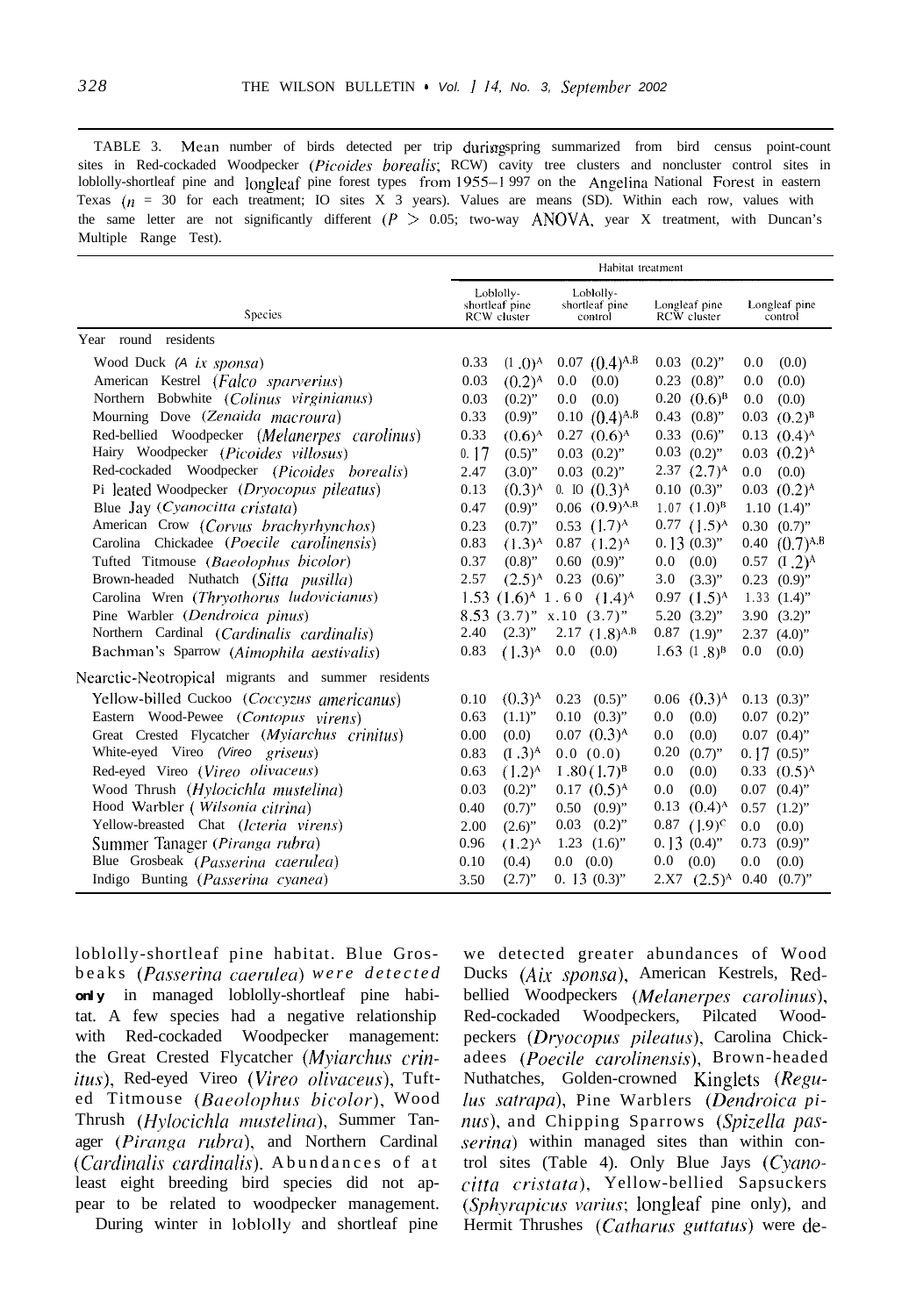| FABLE 4. Mean number of birds detected per trip during winter summarized from bird census point-count sites in Red-cockaded Woodpecker (Picoides borealis;                   |
|------------------------------------------------------------------------------------------------------------------------------------------------------------------------------|
| CW) cavity tree clusters and noncluster control sites in loblolly-shortleaf pine and longleaf pine forest types from 1995-1997 on the Angelina National Forest in            |
| eastern Texas ( $n = 30$ for each treatment; 10 sites $\times$ 3 years). Values are means (SD). Within each row, values with the same letter are not significantly different |
| treatment, with Duncan's Multiple Range Test).<br>$P > 0.05$ ; two-way ANOVA, year $\times$                                                                                  |
|                                                                                                                                                                              |

|                                                                                      |                                                                             | Habitat treatment                                                                                                                                                                                                                                                                                                                                                                                                                                    |                                                                                                                                                                        |                                                                                                                                                                                                                                                                                                                                                                                       |
|--------------------------------------------------------------------------------------|-----------------------------------------------------------------------------|------------------------------------------------------------------------------------------------------------------------------------------------------------------------------------------------------------------------------------------------------------------------------------------------------------------------------------------------------------------------------------------------------------------------------------------------------|------------------------------------------------------------------------------------------------------------------------------------------------------------------------|---------------------------------------------------------------------------------------------------------------------------------------------------------------------------------------------------------------------------------------------------------------------------------------------------------------------------------------------------------------------------------------|
| Species                                                                              | Loblolly-<br>shortleaf pine<br>RCW cluster                                  | shortleaf pine<br>Loblolly<br>control                                                                                                                                                                                                                                                                                                                                                                                                                | Longleaf pine<br>RCW cluster                                                                                                                                           | Longleaf pine<br>control                                                                                                                                                                                                                                                                                                                                                              |
| Year round residents                                                                 |                                                                             |                                                                                                                                                                                                                                                                                                                                                                                                                                                      |                                                                                                                                                                        |                                                                                                                                                                                                                                                                                                                                                                                       |
| Wood Duck (Aix sponsa)                                                               | 0.07(0.4)                                                                   |                                                                                                                                                                                                                                                                                                                                                                                                                                                      | $(0.04)^{4}$<br>0.07                                                                                                                                                   | (0.0)<br>0.0                                                                                                                                                                                                                                                                                                                                                                          |
| American Kestrel (Falco sparverius)                                                  | $(0.5)^{\wedge}$<br>0.20                                                    |                                                                                                                                                                                                                                                                                                                                                                                                                                                      | $(0.3)^A$                                                                                                                                                              | (0.0)<br>0.0                                                                                                                                                                                                                                                                                                                                                                          |
| Mourning Dove (Zenaida macroura)                                                     | $(0.0)$<br>$\overline{0}$                                                   |                                                                                                                                                                                                                                                                                                                                                                                                                                                      | $(0.5)^A$<br>$0.10$<br>$0.13$                                                                                                                                          |                                                                                                                                                                                                                                                                                                                                                                                       |
| carolinus)<br>Red-bellied Woodpecker (Melanerpes                                     | $(1.0)$ <sup>A.B</sup><br>0.60                                              |                                                                                                                                                                                                                                                                                                                                                                                                                                                      |                                                                                                                                                                        |                                                                                                                                                                                                                                                                                                                                                                                       |
| Hairy Woodpecker (Picoides villosus)                                                 | 0.07                                                                        |                                                                                                                                                                                                                                                                                                                                                                                                                                                      | $0.67$<br>0.0                                                                                                                                                          |                                                                                                                                                                                                                                                                                                                                                                                       |
| <i>borealis</i> )<br>Red-cockaded Woodpecker (Picoides                               | 2.13                                                                        |                                                                                                                                                                                                                                                                                                                                                                                                                                                      |                                                                                                                                                                        |                                                                                                                                                                                                                                                                                                                                                                                       |
| Pileated Woodpecker (Dryocopus pileatus)                                             | 0.37                                                                        |                                                                                                                                                                                                                                                                                                                                                                                                                                                      | $(0.9)^A$<br>$(0.0)^A$<br>$(0.3)^B$<br>$(0.3)^B$<br>$\frac{1.93}{0.10}$                                                                                                | $(0.5)^{\mu}$<br>$(0.4)^{\lambda}$<br>$(0.4)^{\mu}$<br>$(0.3)^{\mu}$<br>$\begin{array}{l} 0.17 \\ 0.27 \\ 0.13 \\ 0.03 \\ 0.00 \\ 0.04 \\ 0.57 \\ 0.57 \\ 0.03 \\ 0.04 \\ 0.57 \\ 0.04 \\ 0.04 \\ 0.04 \\ 0.04 \\ 0.04 \\ 0.04 \\ 0.04 \\ 0.04 \\ 0.04 \\ 0.04 \\ 0.04 \\ 0.04 \\ 0.04 \\ 0.04 \\ 0.04 \\ 0.04 \\ 0.04 \\ 0.04 \\ 0.04 \\ 0.04 \\ 0.04 \\ 0.04 \\ 0.04 \\ 0.05 \\ 0.$ |
| Blue Jay (Cyanocitta cristata)                                                       | 0.06                                                                        |                                                                                                                                                                                                                                                                                                                                                                                                                                                      |                                                                                                                                                                        | $(0.9)^{B}$                                                                                                                                                                                                                                                                                                                                                                           |
| American Crow (Corvus brachyrhynchos)                                                | 0.06                                                                        |                                                                                                                                                                                                                                                                                                                                                                                                                                                      | 0.73                                                                                                                                                                   | $(0.9)$ <sup>A.B</sup>                                                                                                                                                                                                                                                                                                                                                                |
| Carolina Chickadee (Poecile carolinensis)                                            | 1.53                                                                        |                                                                                                                                                                                                                                                                                                                                                                                                                                                      |                                                                                                                                                                        | $(1.1)^{\rm B}$                                                                                                                                                                                                                                                                                                                                                                       |
| Tufted Titmouse (Baeolophus bicolor)                                                 | 0.73                                                                        |                                                                                                                                                                                                                                                                                                                                                                                                                                                      |                                                                                                                                                                        | $(0.7)$ <sup>A.B</sup>                                                                                                                                                                                                                                                                                                                                                                |
| Brown-headed Nuthatch (Sitta pusilla                                                 | 3.40                                                                        | $(0.7)^{B}$<br>$0.33 -$                                                                                                                                                                                                                                                                                                                                                                                                                              | $0.60$<br>$0.23$                                                                                                                                                       | (1.1) <sup>B</sup><br>0.57                                                                                                                                                                                                                                                                                                                                                            |
| Carolina Wren (Thryothorus ludovicianus)                                             | 1.10                                                                        | 1.03                                                                                                                                                                                                                                                                                                                                                                                                                                                 | $\begin{array}{c} 1.5 \text{ }^{\text{B}}\\ 0.0 \text{ }^{\text{B}}\\ 0.0 \text{ }^{\text{B}}\\ 0.0 \text{ }^{\text{B}}\\ 0.0 \text{ }^{\text{B}} \end{array}$<br>0.50 | $(1.1)$ <sup><math>\wedge</math></sup><br>0.90                                                                                                                                                                                                                                                                                                                                        |
| Pine Warbler (Dendroica pinus)                                                       | 7.47                                                                        | $1.03$ (1.4) <sup>A</sup><br>13.00 (8.5) <sup>B</sup>                                                                                                                                                                                                                                                                                                                                                                                                | $(4.9)^c$<br>8.63                                                                                                                                                      | $(4.9)^c$<br>7.60                                                                                                                                                                                                                                                                                                                                                                     |
| Northern Cardinal (Cardinalis cardinalis)                                            | 0.63                                                                        | $(0.9)^A$<br>0.50 <sub>1</sub>                                                                                                                                                                                                                                                                                                                                                                                                                       | $(0.4)^{4}$<br>0.13                                                                                                                                                    | $(1.4)$ <sup>A</sup>                                                                                                                                                                                                                                                                                                                                                                  |
| Bachman's Sparrow (Aimophila aestivalis)                                             | $\overline{0.0}$                                                            | (0.0)<br>$\overline{0}$ .                                                                                                                                                                                                                                                                                                                                                                                                                            | 0.03                                                                                                                                                                   | (0.0)<br>$\frac{0.53}{0.0}$                                                                                                                                                                                                                                                                                                                                                           |
| Temperate zone migrants and winter residents                                         |                                                                             |                                                                                                                                                                                                                                                                                                                                                                                                                                                      |                                                                                                                                                                        |                                                                                                                                                                                                                                                                                                                                                                                       |
| Yellow-bellied Sapsucker (Sphyrapicus varius)                                        | $(0.4)^{A}$                                                                 |                                                                                                                                                                                                                                                                                                                                                                                                                                                      | $(0.5)^A$                                                                                                                                                              |                                                                                                                                                                                                                                                                                                                                                                                       |
| Eastern Phoebe (Sayornis phoebe)                                                     | $(0.4)$ <sup>*</sup><br>$\frac{0.17}{0.17}$                                 |                                                                                                                                                                                                                                                                                                                                                                                                                                                      | $(0.3)^A$<br>0.30                                                                                                                                                      |                                                                                                                                                                                                                                                                                                                                                                                       |
| Golden-crowned Kinglet (Regulus satrapa)<br>Ruby-crowned Kinglet (Regulus calendula) | $(1.7)^{A}$<br>$(1.6)^{A,B}$                                                |                                                                                                                                                                                                                                                                                                                                                                                                                                                      | $(0.2)^8$<br>0.03                                                                                                                                                      |                                                                                                                                                                                                                                                                                                                                                                                       |
|                                                                                      | 1.20                                                                        | $(0.3)$<br>$(0.5)^n$<br>$(0.0)^n$<br>$(0.0)^n$<br>$(0.0)^n$<br>$(0.0)^n$<br>$(0.0)^n$<br>$(0.0)$<br>$\begin{bmatrix} 13 & 13 \\ 0 & 20 \\ 0 & 27 \\ 0 & 0 \\ 0 & 0 \\ 0 & 0 \\ 0 & 0 \\ 0 & 0 \\ 0 & 0 \\ 0 & 0 \\ 0 & 0 \\ 0 & 0 \\ 0 & 0 \\ 0 & 0 \\ 0 & 0 \\ 0 & 0 \\ 0 & 0 \\ 0 & 0 \\ 0 & 0 \\ 0 & 0 \\ 0 & 0 \\ 0 & 0 \\ 0 & 0 \\ 0 & 0 \\ 0 & 0 \\ 0 & 0 \\ 0 & 0 \\ 0 & 0 \\ 0 & 0 \\ 0 & 0 \\ 0 & 0 \\ 0 & 0 \\ 0 & 0 \\ 0 & 0 \\ 0 & 0 \\$ | $(1.2)$ A.B<br>0.90 <sub>1</sub>                                                                                                                                       | 0.70 (1.0) <sup>B</sup><br>0.07 (0.3) <sup>A</sup><br>0.07 (0.5) <sup>B</sup><br>0.17 (1.2) <sup>A</sup><br>0.07 (0.7) <sup>B</sup><br>0.00 (0.9) <sup>A</sup><br>2.10 (1.9) <sup>A</sup>                                                                                                                                                                                             |
| Eastern Bluebird (Sialia sialis)                                                     | $(1.7)^{\wedge}$<br>0.37                                                    |                                                                                                                                                                                                                                                                                                                                                                                                                                                      | (0.0)<br>$\overline{0}$                                                                                                                                                |                                                                                                                                                                                                                                                                                                                                                                                       |
| Hermit Thrush (Catharus guttatus)                                                    |                                                                             |                                                                                                                                                                                                                                                                                                                                                                                                                                                      | $0.07$                                                                                                                                                                 |                                                                                                                                                                                                                                                                                                                                                                                       |
| American Robin (Turdus migratorius)                                                  | $(0.0)$<br>$(0.3)^A$<br>$\begin{array}{c} 0.13 \\ 1.37 \\ 0.10 \end{array}$ | $0.10$<br>$0.27$<br>$1.33$<br>$0.0$                                                                                                                                                                                                                                                                                                                                                                                                                  | $(0.3)^{A}$<br>$(1.5)^{A}$<br>$(1.3)^{A}$<br>0.40                                                                                                                      |                                                                                                                                                                                                                                                                                                                                                                                       |
| Yellow-rumped Warbler (Dendroica coronata)                                           | $(1.9)^A$                                                                   |                                                                                                                                                                                                                                                                                                                                                                                                                                                      | 1.13                                                                                                                                                                   |                                                                                                                                                                                                                                                                                                                                                                                       |
| Chipping Sparrow (Spizella passerina                                                 | $0.10(0.3)^A$<br>0.80 (1.8) <sup>A</sup>                                    |                                                                                                                                                                                                                                                                                                                                                                                                                                                      | $0.06(0.3)^A$                                                                                                                                                          |                                                                                                                                                                                                                                                                                                                                                                                       |
| White-throated Sparrow (Zonotrichia albicollis                                       |                                                                             | $0.13(0.7)^{A}$                                                                                                                                                                                                                                                                                                                                                                                                                                      | $1.43(4.5)^A$                                                                                                                                                          | $0.93$ $(2.8)^A$<br>1.10 $(2.6)^A$<br>6.60 $(20.0)^A$                                                                                                                                                                                                                                                                                                                                 |
| Dark-eyed Junco (Junco hyemalis)                                                     | $1.60(3.6)^{A}$                                                             | $(2.2)^A$<br>0.53                                                                                                                                                                                                                                                                                                                                                                                                                                    | $1.00(2.6)^{A}$                                                                                                                                                        |                                                                                                                                                                                                                                                                                                                                                                                       |
| American Goldfinch (Carduelis tristis)                                               | 5.90(14.2)                                                                  | $(17.1)^{3}$<br>5.33                                                                                                                                                                                                                                                                                                                                                                                                                                 | $(19.2)^A$<br>7.73                                                                                                                                                     |                                                                                                                                                                                                                                                                                                                                                                                       |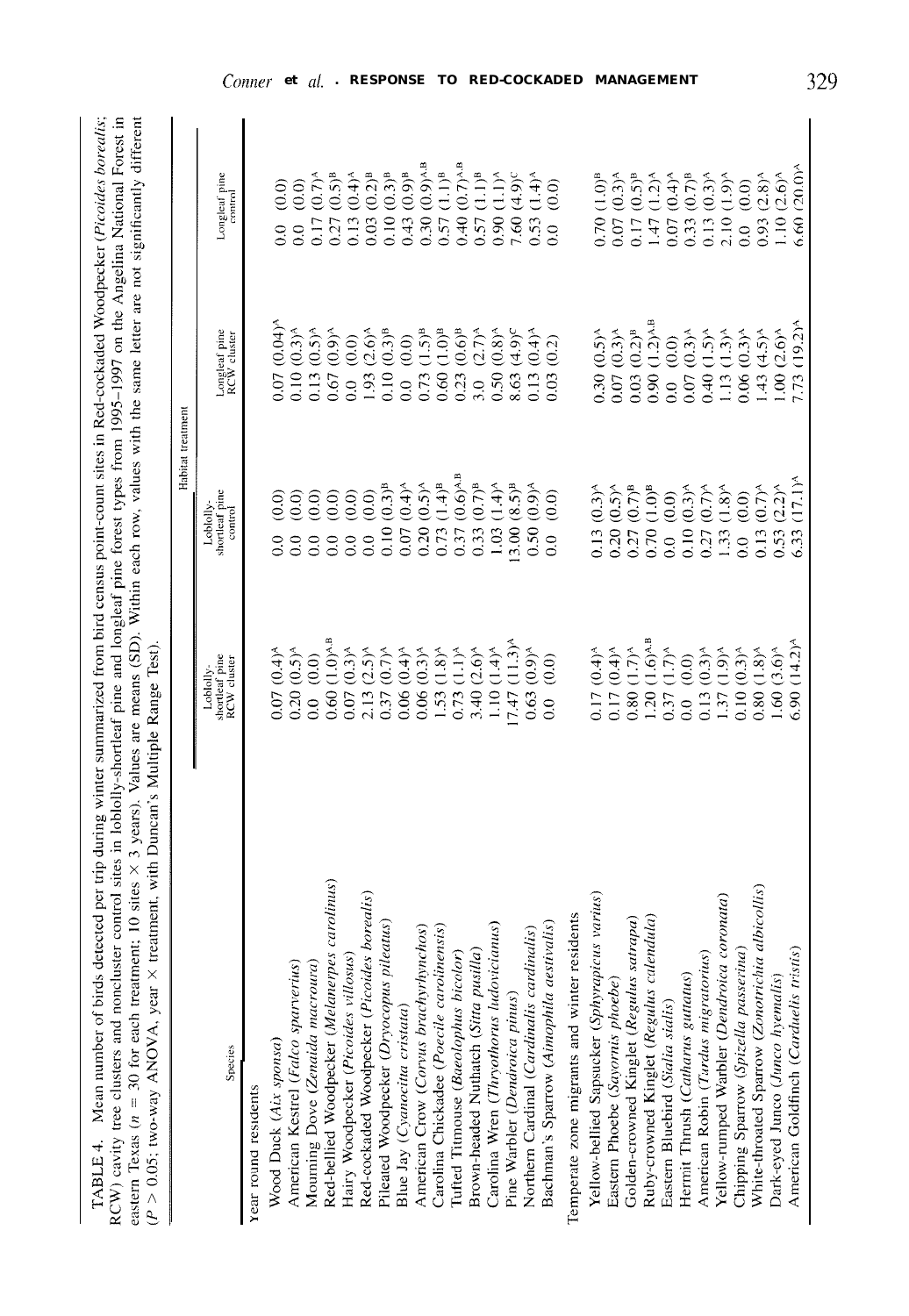tected less often in managed sites than in control sites during winter. Twelve bird species appeared to have no relationship with woodpecker management during winter.

#### DISCUSSION

Management for Red-cockaded Woodpcckers, which included hardwood removal from around cavity trees, mulching of midstory and understory vegetation, overstory pine thinning, and prescribed tire, altered forest structure primarily in the midstory, understory, and herbaceous layers. Soil disturbance and reduction of hardwood midstory foliage and thinning of the canopy, which increased light penetration close to the ground, apparently permitted an increase in the density of woody shrubs and grasses. The abundance of species such as Indigo Buntings and Yellow-breasted Chats during the breeding season was associated with increases in shrub layer woody vegetation, as would be expected based on results of previous studies (Conner et al. 1983; Dickson ct al. 1984, 1993b; Conner and Dickson 1997). Consistent with Powell et al. (2000), we found no statistical evidence that habitat management for Red-cockaded Woodpeckers was negatively associated with Wood Thrush abundance. The abundance of American Kestrels, Bachman's Sparrows, and Northern Bobwhites, as observed by Wilson et al. (1995), likely are associated with the increase in grasses in the herbaceous layer and the arthropod populations the grasses supported (Collins et al. 2002). The greater abundance of Brown-headed Nuthatches and Redcockaded Woodpeckers within managed sites likely is associated with these species apparent avoidance of hardwood vegetation (Conner et al. 19X3, Conner and Rudolph 1989, Loeb et al. 1992). Brown-headed Nuthatches also are known to respond favorably to thinning of loblolly pine plantations (Wilson and Watts 1999).

The observed increase in breeding bird species richness and abundance in both loblollyshortleaf and longleaf' pine habitats appears to be the community level result of the collective positive relationship of' individual species with the increase in shrub layer vegetation and grasses associated with Red-cockaded Woodpecker management. Open forest habitat created by Red-cockaded Woodpecker managcment in both longleaf and Ioblolly-shortleaf' pine types appears to provide habitat for many mature forest bird species but also permits the presence of' some shrub-associated bird spccies during the breeding season.

Gates and Gysel (1978) suggested that increased openness of forest habitat might increase the rate of nest parasitism by Brownheaded Cowbirds, a distinct possibility in forest habitat in close proximity to agricultural lands. During 3 years of study. WC detected Brown-headed Cowbirds only twice in one <sup>01</sup> the habitat treatments, a managed Red-cockaded Woodpcckcr cluster in loblolly-shortleaf pine habitat, most likely because agricultural areas were not a significant component of the overall forest landscape.

A positive community level response was detected only in lohlolly-shortleaf pine habitat during winter: we did not detect any community level relationships of' woodpecker management in longleaf pine habitat during winter. The observed increases in bird species richness and abundance in loblolly-shortleaf pine habitat during winter also may have been associated with favorable bird response to the greatcr prcscncc of grasses and woody shrub level plants (Conner et al. 1979, Dickson et al. 1995). Although the Henslow's Sparrow is a species of concern known to winter in castern Texas. we did not detect any individuals during winter surveys in any of the habitat treatments, which probably reftccts the difficulty in detecting this spccics during point counts in winter.

Based on our observations, management for Red-cockaded Woodpeckers appears to have a negative relationship with only a few avian species. none of which are of immediate conservation concern. Some of the species that exhibited declines in abundance were conmon and ubiquitous species such as Blue Jays and Northern Cardinals. Reductions in the abundances of Great Crested Flycatchers, Red-eyed Vircos, Wood Thrushes, Summer Tanagers, and Northern Cardinals likely were associated with the decrease in hardwood foliage in the ovcrstory and midstory. Rcd-cockaded Woodpecker management was positively associated with many bird species, including the American Kcstrcl, Red-cockaded Woodpecker, and Bachman's Sparrow, which arc species of serious regional conservation con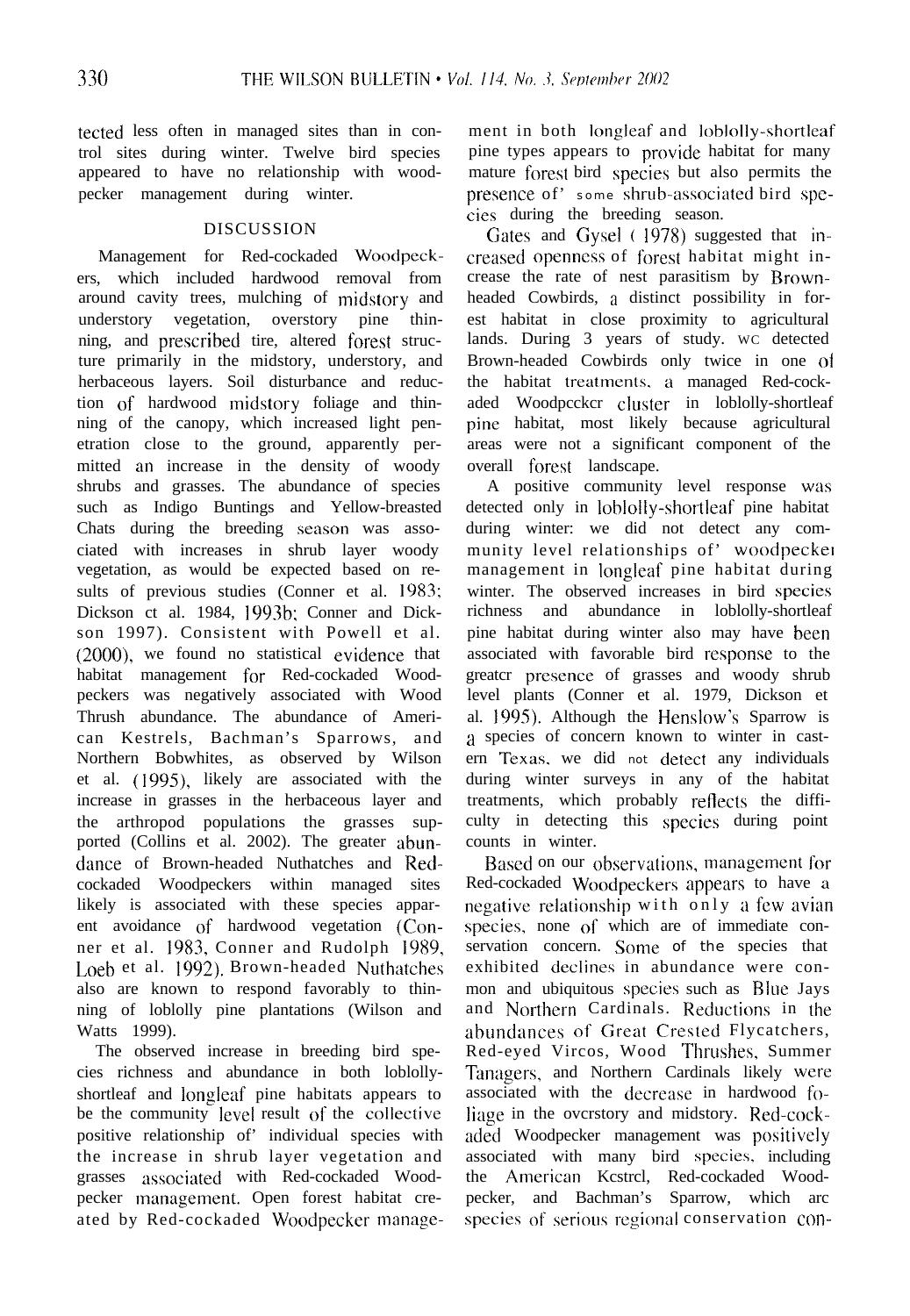cern. Overall, woodpecker management was associated with an increase in landscape level biodiversity by adding habitat features needed by shrub and grass-associated birds.

#### **ACKNOWLEDGMENTS**

We thank M. Wolf for assistance with bird surveys and L. A. Brennan, G. A. Bukenhofer, R. T. Engstrom, W. C. Hunter, and R. E. Masters for constructive comments on an early draft of the paper. The National Forests and Grasslands in Texas provided partial funding for the study.

### **LITERATURE CITED**

- AMBUEL, 13. AND S. A. TEMPLE. 1983. Area-dependent changes in the bird communities and vegetation of southern Wisconsin forests. Ecology 64:1057-1068.
- BOWMAN, J. L., D. R. WOOD, F. J. VILELI A. B. D. LE-OPOLD, L. W. BURGER, JR., AND K. D. GODWIN. 1999. Effects of Red-cockaded Woodpecker maagement on vegetative composition and structure and subsequent impacts **o n** game species. Proc. Annu. Conf. Southeast. Assoc. Fish Wildl. Agencies 53:220-234.
- BRENNAN, L. A. 199 I How can we reverse the Northern Bobwhite population decline? Wiltll. Soc. Bull. 19:544-555.
- BRENNAN, L. A., J. L. COOPER, K. E. LUCAS, B. D. L EOPOLD, AND G. A. HURST. 1995. Assessing the influence of Red-cockaded Woodpecker colony site management on non-target forest vertebrates in loblolly pine forests of Mississippi: study design and preliminary results. Pp.  $309-319$  in Redcockaded Woodpecker: recovery, ecology and management (D. L. Kulhavy, R. G. Hooper, and R. Costa, Eds.) College of Forestry, Stephen F. Austin State Univ.. Nacogdoches, Texas.
- COLLINS, C. S., R. N. CONNER, AND D. SAENZ. 2002. Influence of hardwood midstory and pine species on pine bole arthropods. For Ecol. Manage 164:  $211 - 220.$
- AND C. S. ADKISSON. 1975. Effects of CONNER, R.N. clearcutting on the diversity of breeding birds. J. For. 73:78 | 785.
- CONNER, R. N. AND J. G. DICKSON, 1980. Strip transect sampling and analysis for avian habitat studies. Wiltll. Soc. Bull. X:4 10.
- CONNER, R. N. AND J. G. DICKSON. 1997. Relationships between bird communities and forest age, structure, species composition and fragmentation in the West Gulf Coastal Plain. Texas J. Sci. 49:123-138
- CONNER, R. N., J. G. DICKSON, 13. A. LOCKE, AND C. A . SEGEL QUIST, 1983. Vegetation characteristics important to common songbirds in cast Texas. Wilson Bull. 95:349-361.
- CONNER, R. N. AND D. C. RUDOLPH, 1989. Red-cockaded Woodpecker colony status and trends on the

Angelina, Davy Crockett, and Sabine national forests. USDA Forest Service Research Paper SO-250, New Orleans, Louisiana.

- CONNER. R. N., D. C. RUDOLPH, AND J. R. WALTERS. 200 I. The Red-cockaded Woodpecker, surviving in a fire-maintained ecosystem. Univ. of Texas Press. Austin.
- CONNER, R. N., J. W. VIA, AND I. D. PRATHER. 1979. Effects of pine-oak clearcutting on winter and breeding birds in southwestern Virginia. Wilson Bull. 91:301-316.
- COSTA, R. AND R. E. E ESCANO, 1989. Red-cockaded Woodpecker status and management in the southern region in 1986, USDA Forest Service Technical Publication RX-TP- 12, Atlanta, Georgia.
- DICKSON, J. G., R. N. CONNER, AND J. H. WILLIAMSON. 1984. Bird community changes in a young pine plantation in east Texas. South. J. Appl. For. 8:  $47 - 51$ .
- DICKSON, J. G., R. N. CONNER, AND J. H. WILLIAMSON. 1993b. Breeding bird community changes in a developing pine plantation. Bird Popul, 1:28-35.
- DICKSON, J. G., R. N. CONNER, AND J. H. WILLIAMSON. 1995. Winter birds in a developing pine plantation. Proc. Annu. Conf. Southeast. Assoc. Fish Wildl. Agencies  $49:303-313$ .
- DICKSON, J. G., F. R. THOMPSON, III, R. N. CONNER, AND K . E. FRANZREB. 1993a. Effects of silviculture on Neotropical migratory birds in central and southeastern oak pine forests. Pp. 374-385 in Status and management of Neotropical migratory birds (D. M. Finch and P.W. Stangel, Eds.). USDA Forest Service General Technical Report RM-229. Fort Collins, Colorado.
- ENGSTROM, R. 11 1993. Characteristic mammals and birds of longleaf pine forests Pp. 127–1 38 in Proceedings of the Tall Timbers Fire Ecology Conference No. IX, The longleaf pine ecosystem: ecology, restoration and management (S. M. Hermann, Ed.). Tall Timbers Research Station, Tallahassee, Florida.
- FINCH, D. M. AND P. W. STANGEL (EDS.), 1993. Status and management of Neotropical migratory birds. **USDA Forest Service General Technical Report** RM-220, Fort Collins, Colorado.
- GATES, J. E. AND L. W. GYSEI 1978. Avian nest dispersion and fledging success in field forest ecotones. Ecology  $59:871$  883.
- HAGAN, J. M., III AND I). W. JOHNSTON (EDS.), 1002. Ecology and conservation of Neotropical migrant landbirds. Smithsonian Inst. Press, Washington. D.C.
- HOOPER, R. G., D. L. KRUSAC, AND D. L. CARLSON. 1991. An increase in a population of Rcd-cockaded Woodpeckers. Wiltll. Soc. Bull. 19:227-286.
- HUNTER, W. C., A. J. MUELI ER, AND C. L. HARDY. 1994. Managing for Red-cockaded Woodpeckers and Neotropical migrants: is there a conflict'? Proc. Annu. Conf. Southeast Assoc. Fish Wildl. Agencies 48:383-394.
- HUTTO, R. I... S. M. PLETSCHET. AND P. HENDRICKS.